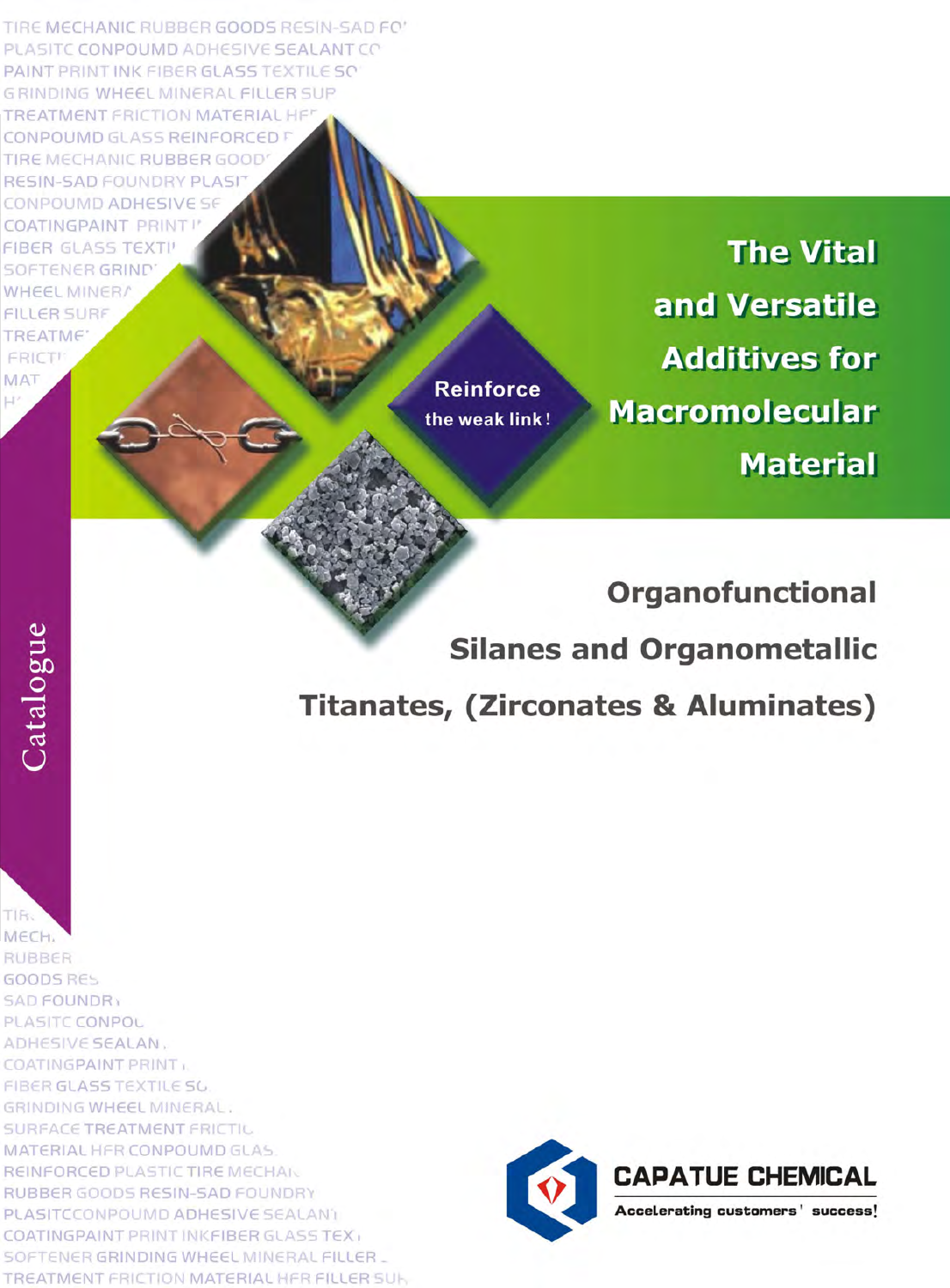

**CAPATUE CHEMICAL** 

euggest

**Accelerating customers** 

# **Company Profile**



Nanjing Capatue Chemical Co., Ltd is a SGS-UKAS ISO 9001 certified specialty chemical company supplying organo-functional silanes, titanates and relative chemical goods. With more than 20 years of business and technology experience in silane and titanate chemical industry, Capatue has become a leading supplier of silane crosslinking material (SXL) for wire/cable and PEX-B pipe including dry silane, formulated silane (socalled silane cocktail), and porous polyolefin carrier. We are also a major supplier of organo-functional silane (silane coupling agent) and titanate (zirconate, aluminate) coupling agent (organometallic coupling agent) in China.

Capatue is your trustable supplier and expertizer of coupling agents.

#### **Product Overview**

Coupling agents are bifunctional molecules able to bond chemically with both the substrate or filler surface and the polymer matrix or adhesive resin, which forms a 'molecular bridge' between the two. The strong interfacial bond can provide a dual function of improving processing and improving adhesion. Capatue offers you a basket solution of your coupling agents demand. Our product portfolio fortunately includes both organo-functional silane (silane coupling agent) and titanate (zirconate, aluminate) coupling agent (organometallic titanate, zirconate, and aluminate). Organo-functional silane and organometallic titanate are versatile additives, some typical functions and usages are as following for your information:

| Coupling agent    | Cross-linking agent | Adhesion promoter     |
|-------------------|---------------------|-----------------------|
| Surface modifier  | Dispersion aid      | Wetting agent         |
| Water repellent   | Water scavenger     | Corrosion inhibitor   |
| Endcapper         | Co-monomer          | Silicate stabilizer   |
| Thixotropic agent | Catalyst            | Crosslinking catalyst |

### **Product Application**

The benefits which organofunctional silanes and organometallic titanates (zirconates and aluminates) may impart to these end-use applications are highlighted as below:

| <b>Applications</b>                    | <b>Typical Benefits</b>                                                                                                                                                                                                                               |
|----------------------------------------|-------------------------------------------------------------------------------------------------------------------------------------------------------------------------------------------------------------------------------------------------------|
| Adhesives.<br>Coatings<br>and Inks     | Improved dry and wet adhesions to many substrates without the need of primer, moistu-<br>reinitiated crosslinking of resins, improved chemical resistance, weatherability and dura-<br>bility, better pigment dispersion and scrub resistance.        |
| Fiberglass<br>Reinforced<br>Composites | Coupling of resins with fiberglass for improved resiliency of batts, better wet strength and<br>electrical properties of FRP composites, and improved fiber strand integrity, protection and<br>handle.                                               |
| <b>Filler Treatment</b>                | Improved coupling of resins with mineral fillers, better filler wetting, dispersion and<br>processing ease in thermosets, thermoplastics and elastomers.                                                                                              |
| <b>Polymer Modification</b>            | Moisture-cure crosslinking for improved environment and chemical resistance.                                                                                                                                                                          |
| Tires, Rubber<br>and Elastomer         | Coupling of resin with mineral fillers for improved composite strength, toughness, abrasion<br>resistance, rolling resistance, traction and wear, wet electrical properties and rheology<br>control, fewer mixing steps and better filler dispersion. |
| Thermoplastics                         | Moisture-curable polyethylene for cable & pipe, mineral filler and pigment treatment for<br>dispersibility and coupling of resins with fillers in high performance thermoplastic and<br>HFFR compounds.                                               |



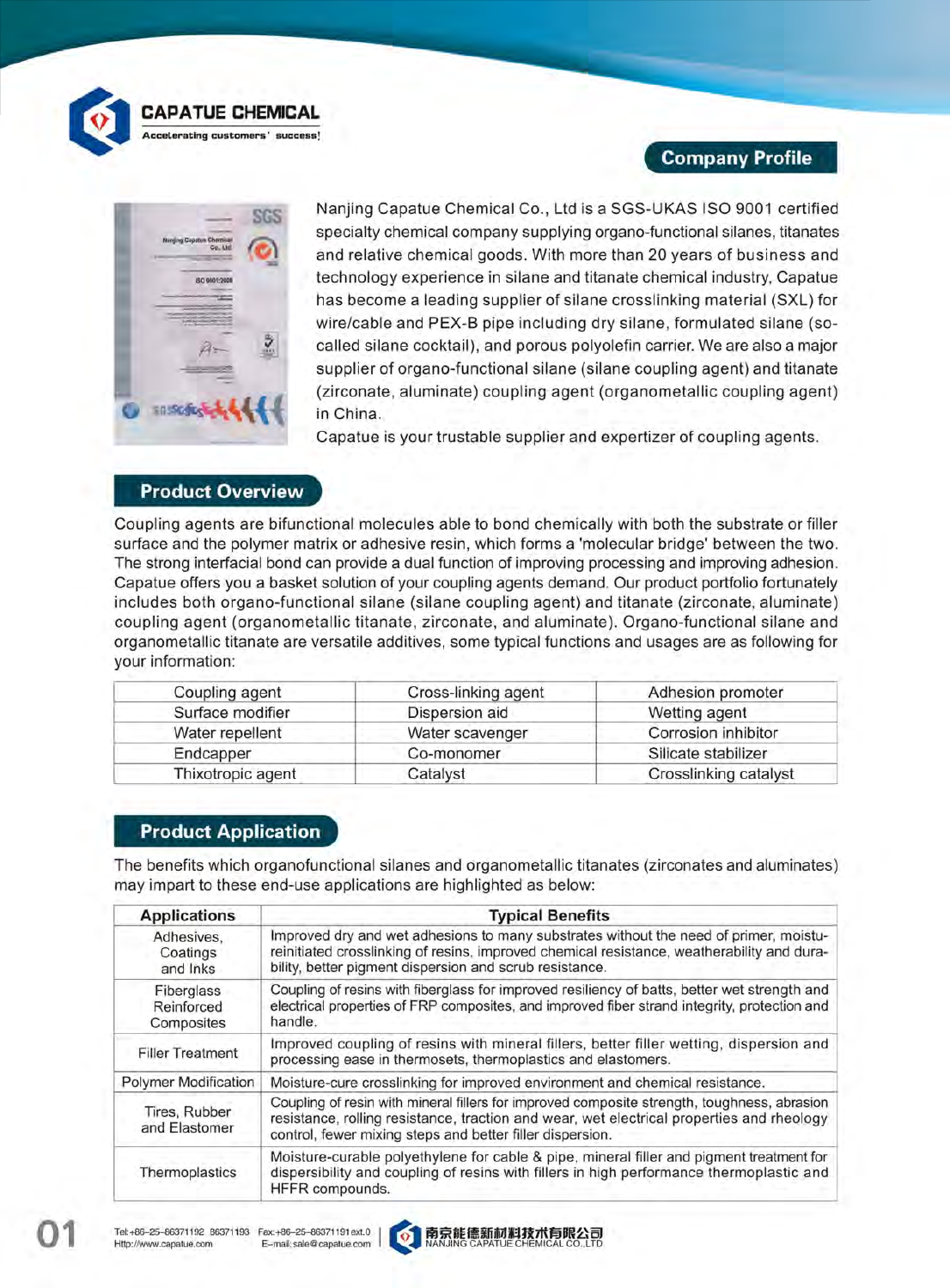

### Functional additives to help you be more successful!

In today's global market, customers always want you to produce parts faster, with improved performance qualities - all at a total lower cost. Capatue organofunctional silanes and organometallic titanates (zirconates and aluminates) can open a world of new opportunities to enhance your existing products and help you realize increased profits. We can supply you not only the common liquid form products but also their powder form and pellet form masterbatch, they can meet all of your demands of various applications and processes.



Silane and its powder, pellet masterbatch



Titanate and its powder, pellet masterbatch

### **Silane Coupling Agents**

For organofunctional silane product line we have at least 5 sorts:

1. Traditional liquid silanes with various organic groups as below:

| Amino silanes | Epoxy silanes            | Acryl silanes  |
|---------------|--------------------------|----------------|
| Vinyl silanes | Mercapto, Sulfur silanes | Ureido silanes |
| Alkyl silanes | Isocyanato silanes       | alpha-silanes  |

- 2. Silane oligomer and hydrolysate: including vinyl, amino, amino/alkyl and alkyl types. Their high boiling point and high flash point, together with low VOC release gives it outstanding advantages respect safety and handling during processing.
- 3. Formulated silane (so-called silane cocktail): It is a fully crosslinking system (including vinylsilane, peroxide, catalyst, antioxidant and metal deactivator) developed for silane XLPE Wire/Cables and PEX-b pipes. It is equivalent to Silcat from Momentive or Dynasylan SILFIN from Evonik Dequssa.
- 4. Dry silane (pellet): It is the vinylsilane cocktail adsorbed on highly foamed porous polymer carrier. which is the equivalent product to XL-PEarl from Momentive or Brugg Kabel AG.
- 5. Dry silane (powder): It is the mixture of organofunctional silanes (amino, epoxy, vinyl, acryl and mercapto) and silicate carrier, 65% active ingredients contained.

## **Titanate Coupling Agents**

Our organometallic titanates (zirconates and aluminates) product line also including 3 product sublines: 1. Regular liquid organometallic titanates (zirconates and aluminates):

| Neoalkoxy titanates | Monoalkoxy titanates | Quat titanates |  |
|---------------------|----------------------|----------------|--|
| Chelate titanates   | Zirconates           | Aluminates     |  |

- 2. DLC series powder form titanate: it is 65% active coupling agent powder and equivalent to Ken-React® CAPOW®. It is very easy for using and handle.
- 3. MB series pellet titanate masterbatch: it is 20% active coupling agent contained mastbatch and equivalent to Ken-React® CAPS®. It is can be used directly in injection, extrusion and blowing mold process.

All those products are customer-friendly and customer -orientated, thus you will find more benefits and convenience when you use them.

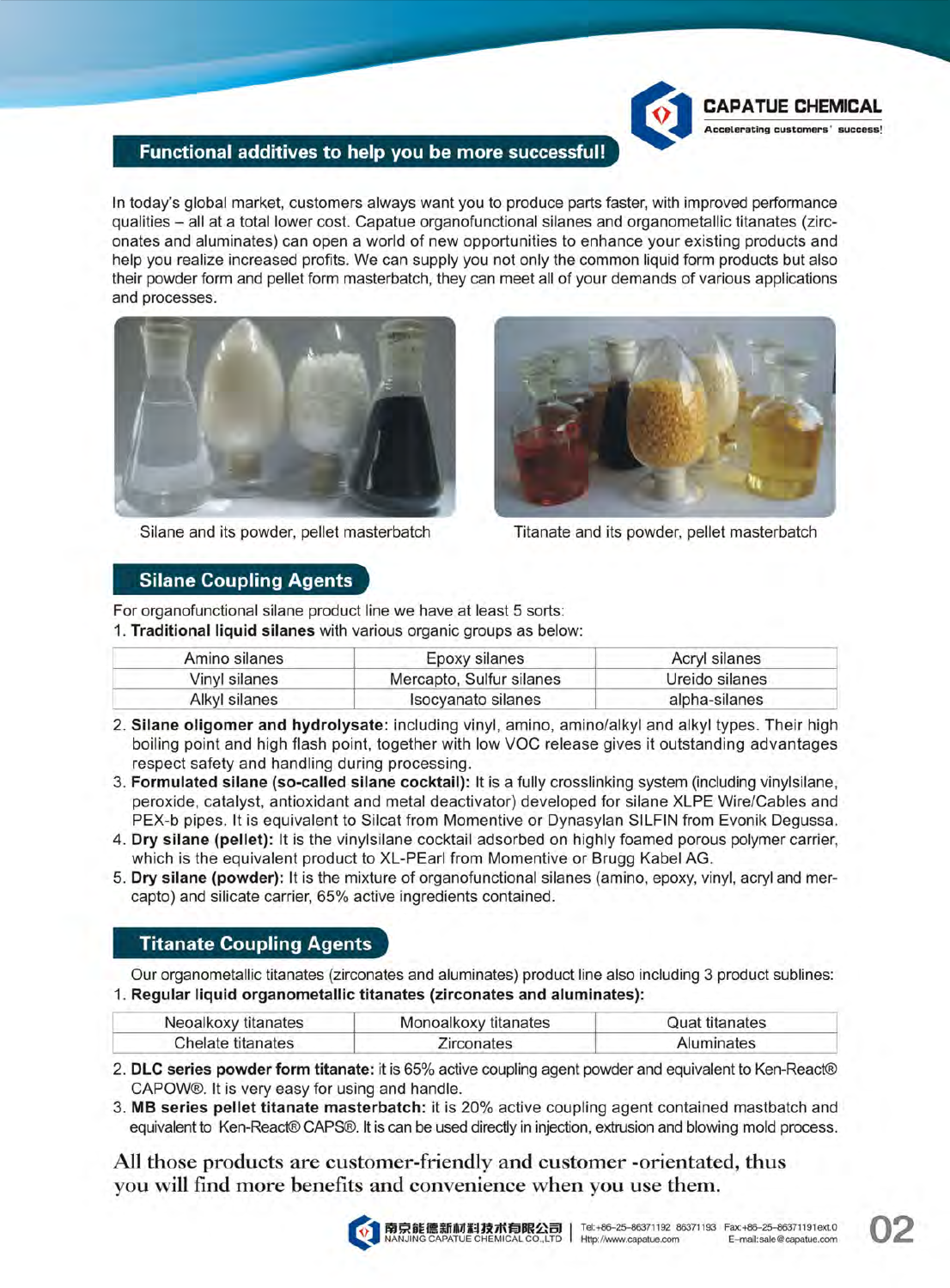|                       | <b>Chemical Name</b>                                                      | CAS Nr.          | <b>Equivalent products</b> |                |                |               |       |                      |            |
|-----------------------|---------------------------------------------------------------------------|------------------|----------------------------|----------------|----------------|---------------|-------|----------------------|------------|
| <b>Products</b>       |                                                                           |                  | Momentive                  | Dow<br>Corning | Shin-Etsu      | Evonik        |       | <b>Wacker Chisso</b> | <b>UTC</b> |
| <b>Amino Silanes</b>  |                                                                           |                  |                            |                |                |               |       |                      |            |
| SCA-A10M              | 3-Aminopropyltrimethoxysilane                                             | 13822-56-5       | $A - 1110$                 | $Z - 6610$     | <b>KBM-903</b> | AMMO          | GF 96 |                      |            |
| SCA-A10E              | 3-Aminopropyltriethoxysilane                                              | $919 - 30 - 2$   | $A - 1100$                 | $Z - 6011$     | KBE-903        | AMEO          | GF 93 |                      |            |
| SCA-A10T              | 3-Aminopropylmethyldimethoxysilane                                        | $3663 - 44 - 3$  | $A - 2110$                 |                | KBM-902        |               |       |                      |            |
| SCA-A10F              | 3-Aminopropylmethyldiethoxysilane                                         | $3179 - 76 - 8$  | $A - 2100$                 | $Z - 6015$     | <b>KBE-902</b> | 1505          |       |                      |            |
| SCA-A20M              | [3-(2-Aminoethyl)aminopropyl)trimethoxysilane                             | $1760 - 24 - 3$  | $A - 1120$                 | $Z - 6020$     | KBM-603        | <b>DAMO</b>   | GF 9  |                      |            |
| SCA-A20E              | [3-(2-Aminoethyl)aminopropyl)triethoxysilane                              | $5089 - 72 - 5$  | Y 11763                    | $Z - 6021$     | <b>KBE-603</b> |               | GF 90 |                      |            |
| SCA-A20T              | 3-(2-Aminoethylamino)propylmethyldimethoxysilane                          | $3069 - 29 - 2$  | $A - 2120$                 | $Z - 6436$     | KBM-602        | 1411          | GF 95 |                      |            |
| SCA-A20F              | 3-(2-Aminoethylamino)propylmethyldiethoxysilane                           |                  |                            |                |                |               |       |                      |            |
| SCA-A30M              | 3-(2-(2-Aminoethylamino)ethylamino]propyltrimethoxysilane                 | $35141 - 30 - 1$ | $A - 1130$                 |                |                | <b>TRIAMO</b> |       |                      | T2910      |
| SCA-A30T              | 3-[2-(2-Aminoethylamino)ethylamino]propylmethyldimethoxysilane            |                  |                            |                |                |               |       |                      |            |
| SCA-A62M              | 3-(N-Styrylmethyl-2-aminoethylamino)-propyltrimethoxysilane hydrochloride | 34937-00-3       |                            | $Z - 6032$     | <b>KBM 575</b> |               |       |                      |            |
| SCA-A64M              | N-(n-Butyl)-3-aminopropyltrimethoxysilane                                 | $31024 - 56 - 3$ |                            |                |                | 1189          |       |                      |            |
| SCA-A64E              | N-(n-Butyl)-3-aminopropyltriethoxysilane                                  |                  |                            |                |                |               |       |                      |            |
| SCA-A66M              | N-Cyclohexyl-3-aminopropyltrimethoxysilane                                | $3068 - 78 - 8$  |                            |                |                |               | GF 92 |                      |            |
| SCA-A67W              | Bis(trimethoxysilylpropyl)amine                                           | $82985 - 35 - 1$ | $A-1170$                   |                |                | 1124          |       |                      |            |
| SCA-A67X              | Bis(triethoxysilylpropyl)amine                                            | 13497-18-2       |                            |                |                | 1122          |       |                      |            |
| SCA-A69M              | 3-(Phenylamino)propyltrimethoxysilane                                     | $3068 - 76 - 6$  | $Y - 9669$                 | $Z - 6883$     | <b>KBM 573</b> |               |       |                      |            |
| SCA-A81M              | (N,N-Dimethyl-3-aminopropyl)trimethoxysilane                              | $2530 - 86 - 1$  |                            |                |                |               |       |                      |            |
| SCA-A82M              | (N,N-Diethyl-3-aminopropyl)trimethoxysilane                               | $41051 - 80 - 3$ |                            |                |                |               |       |                      | D4477      |
| <b>Epoxy Silanes</b>  |                                                                           |                  |                            |                |                |               |       |                      |            |
| SCA-E87M              | 3-Glycidoxypropyltrimethoxysilane                                         | $2530 - 83 - 8$  | $A - 187$                  | $Z - 6040$     | KBM-403        | <b>GLYMO</b>  | GF 80 |                      |            |
| SCA-E87E              | 3-Glycidoxypropyltriethoxysilane                                          | $2602 - 34 - 8$  | $A - 1871$                 | $Z - 6041$     | KBE-403        | GLYEO         | GF 82 |                      |            |
| SCA-E87T              | 3-Glycidoxypropylmethyldimethoxysilane                                    | $65799 - 47 - 5$ |                            | $Z - 6044$     | KBM-402        |               |       | S520                 |            |
| SCA-E87F              | 3-Glycidoxypropylmethyldiethoxysilane                                     | $2897 - 60 - 1$  | Wetlink 78                 | $Z - 6042$     | <b>KBE 402</b> |               |       |                      |            |
| SCA-E86M              | 2-(3,4-Epoxycyclohexyl)ethyl]trimethoxysilane                             | $3388 - 04 - 3$  | $A - 186$                  | $Z - 6043$     | <b>KBM 303</b> |               |       |                      |            |
| SCA-E86E              | 2-(3,4-Epoxycyclohexyl)ethyl]triethoxysilane                              | $10217 - 34 - 2$ | CoatOSil 1770              |                | <b>KBE 303</b> |               |       |                      |            |
| <b>Acryl Silanes</b>  |                                                                           |                  |                            |                |                |               |       |                      |            |
| SCA-R74M              | 3-Methacryloxypropyltrimethoxysilane                                      | $2530 - 85 - 0$  | $A - 174$                  | $Z - 6030$     | KBM-503        | <b>MEMO</b>   | GF 31 | S710                 | M8550      |
| SCA-R74E              | 3-Methacryloxypropyltriethoxysilane                                       | $21142 - 29 - 0$ | Y 9936                     | $Z - 6036$     | KBE-503        |               |       |                      |            |
| SCA-R74T              | 3-Methacryloxypropylmethyldimethoxysilanesilane                           | 14513-34-9       |                            | $Z - 6033$     | KBM-502        |               |       |                      |            |
| SCA-R74F              | 3-Methacryloxypropylmethyldiethoxysilanesilane                            |                  |                            |                |                |               |       |                      |            |
| SCA-R75M              | 3-Acetoxypropyltrimethoxysilane                                           | $59004 - 18 - 1$ |                            |                |                |               |       |                      |            |
| <b>Sulfur Silanes</b> |                                                                           |                  |                            |                |                |               |       |                      |            |
| SCA-S89M              | 3-Mercaptopropyltrimethoxysilane                                          | $4420 - 74 - 0$  | $A - 189$                  | $Z - 6062$     | KBM-803        | <b>MTMO</b>   | GF 70 | S810                 | M8500      |
| SCA-S89E              | 3-Mercaptopropyltriethoxysilane                                           | 14814-09-6       | $A - 1891$                 | $Z - 6911$     |                |               |       |                      |            |
| SCA-S69X              | Bis[3-(triethoxysilyl)propyl]tetrasulfide                                 | $40372 - 72 - 3$ | $A - 1289$                 | $Z - 6940$     | KBE-846        | $Si-69$       |       |                      | B2494      |
| SCA-S69X/C            | The mixture of SCA-S69X and carbon black (50;50)                          |                  |                            |                |                |               |       |                      |            |
| SCA-S69X/S            | The mixture of SCA-S69X and silica (65:35)                                |                  |                            |                |                |               |       |                      |            |
| SCA-S69X/R            | SCA-S69X rubber masterbatch                                               |                  |                            |                |                |               |       |                      |            |
| SCA-S75X              | Bis[3-(triethoxysilyl)propyl]disulfide                                    | $56706 - 10 - 6$ | $A - 1589$                 | $Z - 6920$     |                | Si 75         |       |                      |            |
| SCA-S64E              | 3-Thiocyanatopropyltriethoxysilane                                        | $34708 - 08 - 2$ |                            |                |                | Si 264        |       |                      |            |
| <b>Vinyl Silanes</b>  |                                                                           |                  |                            |                |                |               |       |                      |            |
| SCA-V71M              | Vinyltrimethoxysilane                                                     | $2768 - 02 - 7$  | $A - 171$                  | $Z - 6300$     | KBM-1003       | <b>VTMO</b>   | XL 10 | S210                 | V4917      |
| SCA-V71E              | Vinyltriethoxysilane                                                      | $78 - 08 - 0$    | $A - 151$                  | $Z - 6518$     | KBE-1103       | VTEO          | GF 56 | S220                 | V4910      |
| SCA-V71C              | Vinyltri(2-methoxyethoxy)silane                                           | $1067 - 53 - 4$  | $A-172$                    | $Z - 6172$     | KBC-1003       | VTMOEO        | GF 58 |                      |            |
|                       |                                                                           |                  |                            |                |                |               |       |                      |            |

**SLINE Silanes Produdct List** 

**CAPATUE CHEMICAL**<br>Accelerating customers' success!

Ø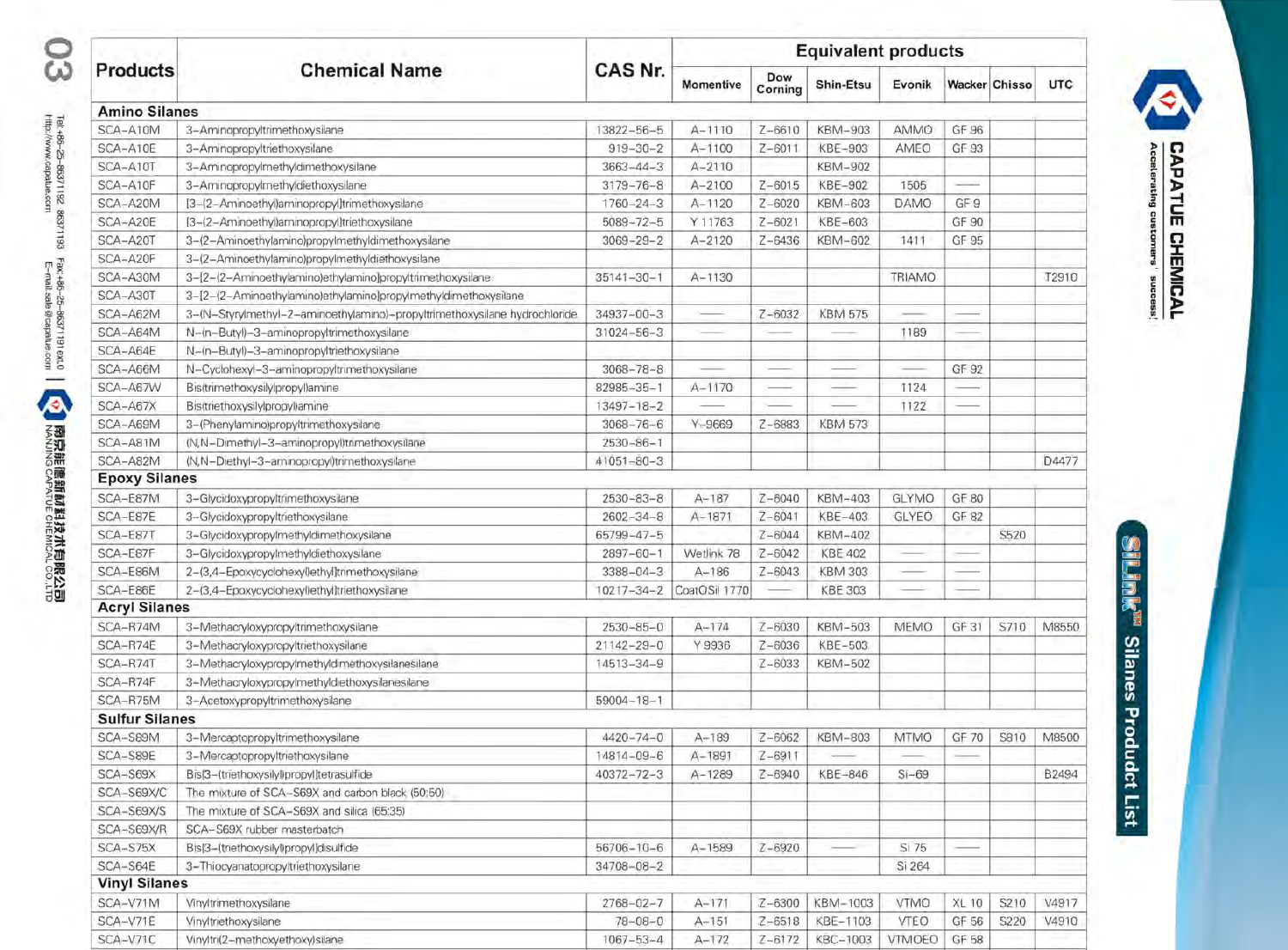| SCA-V71P                       | Vinyltri(isopropoxy)silane                                                                                                                                                                                                                                                                                                                                                                                                                                                                                                       | 18023-33-1       | CoatOSil 1706 |                   |          |               |        |       |
|--------------------------------|----------------------------------------------------------------------------------------------------------------------------------------------------------------------------------------------------------------------------------------------------------------------------------------------------------------------------------------------------------------------------------------------------------------------------------------------------------------------------------------------------------------------------------|------------------|---------------|-------------------|----------|---------------|--------|-------|
| <b>Ureido Silanes</b>          |                                                                                                                                                                                                                                                                                                                                                                                                                                                                                                                                  |                  |               |                   |          |               |        |       |
| SCA-U60M                       | 3-Ureidopropyltrimethoxysilane                                                                                                                                                                                                                                                                                                                                                                                                                                                                                                   | $23843 - 64 - 3$ | $A - 1524$    |                   |          |               | GF 98  |       |
| SCA-U60E                       | 3-Ureidopropyltriethoxysilane                                                                                                                                                                                                                                                                                                                                                                                                                                                                                                    | $23779 - 32 - 0$ | $A - 1160$    |                   | KBE-585  | 2201EQ        |        | T2507 |
| <b>Isocyanato Silanes</b>      |                                                                                                                                                                                                                                                                                                                                                                                                                                                                                                                                  |                  |               |                   |          |               |        |       |
| SCA-Y25M                       | 3-Isocyanatopropyltrimethoxysilane                                                                                                                                                                                                                                                                                                                                                                                                                                                                                               | 15396-00-6       | A-Link 35     |                   |          |               | GF 40  |       |
| SCA-Y25E                       | 3-Isocyanatopropyltriethoxysilane                                                                                                                                                                                                                                                                                                                                                                                                                                                                                                | $24801 - 88 - 5$ | A-Link 25     |                   | KBE-9007 |               |        |       |
| <b>Alkyl Silanes</b>           |                                                                                                                                                                                                                                                                                                                                                                                                                                                                                                                                  |                  |               |                   |          |               |        |       |
| SCA-K01M                       | Methyltrimethoxysilane                                                                                                                                                                                                                                                                                                                                                                                                                                                                                                           | 1185-55-3        |               |                   |          |               |        |       |
| SCA-K01E                       | Methyltriethoxysilane                                                                                                                                                                                                                                                                                                                                                                                                                                                                                                            | $2031 - 67 - 6$  |               |                   |          |               |        |       |
| SCA-K03M                       | n-Propyltrimethoxysilane                                                                                                                                                                                                                                                                                                                                                                                                                                                                                                         | $1067 - 25 - 0$  |               | $Z - 6264$        | KBM-3033 | PTMO          |        | P0810 |
| SCA-K03E                       | n-Propyltriethoxysilane                                                                                                                                                                                                                                                                                                                                                                                                                                                                                                          | $2550 - 02 - 9$  | $A - 138$     | $Z - 6535$        | KBE-3033 | PTEO          |        |       |
| SCA-K08M                       | n-Octyltrimethoxysilane                                                                                                                                                                                                                                                                                                                                                                                                                                                                                                          | $3069 - 40 - 7$  |               | $Z - 6672$        |          | OCTMO         |        | O9840 |
| SCA-K08E                       | n-Octyltriethoxysilane                                                                                                                                                                                                                                                                                                                                                                                                                                                                                                           | $2943 - 75 - 1$  | $A - 137$     | $Z - 6341$        |          | OCTEO         |        | O9835 |
| SCA-K12M                       | n-Dodecyltrimethoxysilane                                                                                                                                                                                                                                                                                                                                                                                                                                                                                                        | $3069 - 21 - 4$  |               |                   |          |               |        |       |
| SCA-K16M                       | n-Hexadecyltrimethoxysilane                                                                                                                                                                                                                                                                                                                                                                                                                                                                                                      | $16415 - 12 - 6$ |               |                   |          |               |        |       |
| SCA-K02W                       | 1,2-Bis(trimethoxysilyl)ethane                                                                                                                                                                                                                                                                                                                                                                                                                                                                                                   | $18406 - 41 - 2$ |               | <b>Contractor</b> |          |               |        |       |
| SCA-K02X                       | 1,2-Bis(triethoxysilyl)ethane                                                                                                                                                                                                                                                                                                                                                                                                                                                                                                    | 16068-37-4       | $Y - 9805$    |                   |          |               |        |       |
| <b>Phenyl Silanes</b>          |                                                                                                                                                                                                                                                                                                                                                                                                                                                                                                                                  |                  |               |                   |          |               |        |       |
| SCA-P61M                       | Phenyltrimethoxysilane                                                                                                                                                                                                                                                                                                                                                                                                                                                                                                           | $2996 - 92 - 1$  |               |                   |          |               |        |       |
| SCA-P61E                       | Phenyltriethoxysilane                                                                                                                                                                                                                                                                                                                                                                                                                                                                                                            | $780 - 69 - 8$   |               |                   |          |               |        |       |
| SCA-P61T                       | Phenylmethyldimethoxysilanesilane                                                                                                                                                                                                                                                                                                                                                                                                                                                                                                | $3027 - 21 - 2$  |               |                   |          |               |        |       |
| SCA-P61F                       | Phenylmethyldiethoxysilanesilane                                                                                                                                                                                                                                                                                                                                                                                                                                                                                                 | $775 - 56 - 4$   |               |                   |          |               |        |       |
| SCA-P62M                       | Diphenyldimethoxysilanesilane                                                                                                                                                                                                                                                                                                                                                                                                                                                                                                    | 6843-66-9        |               |                   |          |               |        |       |
| SCA-P62E                       | Diphenyldiethoxysilanesilane                                                                                                                                                                                                                                                                                                                                                                                                                                                                                                     | $2553 - 19 - 7$  |               |                   |          |               |        |       |
| α-Silanes                      |                                                                                                                                                                                                                                                                                                                                                                                                                                                                                                                                  |                  |               |                   |          |               |        |       |
| $SCA - \alpha A22M$            | (N,N-Diethyl-3-aminopropyl)triethoxysilane                                                                                                                                                                                                                                                                                                                                                                                                                                                                                       | $15180 - 47 - 9$ |               |                   |          |               |        |       |
| $SCA - \alpha A42M$            | N-Phenylaminomethyltrimethoxysilane                                                                                                                                                                                                                                                                                                                                                                                                                                                                                              | 77855-73-3       |               |                   |          |               | XL 973 |       |
| $SCA - \alpha A42E$            | N-Phenylaminomethyltriethoxysilane                                                                                                                                                                                                                                                                                                                                                                                                                                                                                               | $3473 - 76 - 5$  |               |                   |          |               |        |       |
| $SCA - \alpha A43E$            | Dichloromethyltriethoxysilane                                                                                                                                                                                                                                                                                                                                                                                                                                                                                                    | 19369-03-0       |               |                   |          |               |        |       |
| $SCA - \alpha A45M$            | N-(6-Aminohexyl)aminomethyltriethoxysilane                                                                                                                                                                                                                                                                                                                                                                                                                                                                                       | 15129-36-9       |               |                   |          |               |        |       |
|                                | <b>Silane Oligomers/Hydrolysates</b>                                                                                                                                                                                                                                                                                                                                                                                                                                                                                             |                  |               |                   |          |               |        |       |
| SCA-HA51E                      | Aqueous 3-aminopropylsilane hydrolysate                                                                                                                                                                                                                                                                                                                                                                                                                                                                                          |                  | 1106          |                   |          | HYDROSIL 1151 |        |       |
| SCA-HA46M                      | Oligomeric diamino/alkyl silane                                                                                                                                                                                                                                                                                                                                                                                                                                                                                                  |                  |               |                   |          | 1146          |        |       |
| SCA-OV17M                      | Vinyl siloxane oligomer, methoxy functional                                                                                                                                                                                                                                                                                                                                                                                                                                                                                      |                  |               |                   |          | 6490          |        |       |
| SCA-OV17E                      | Vinyl siloxane oligomer, ethoxy functional                                                                                                                                                                                                                                                                                                                                                                                                                                                                                       |                  |               |                   |          | 6498          |        |       |
| SCA-OV17C                      | Vinyl siloxane oligomer, 2-methoxyethoxy functional                                                                                                                                                                                                                                                                                                                                                                                                                                                                              |                  |               |                   |          | 6598          |        |       |
|                                | <b>Formulated Silanes (Silane Cocktails)</b>                                                                                                                                                                                                                                                                                                                                                                                                                                                                                     |                  |               |                   |          |               |        |       |
| VS<br>series                   | Description: It is a fully crosslinking system (including vinylsilane, peroxide, catalyst, antioxidant and metal deactivator) developed for manufacturing of<br>Silane XLPE Wire/Cables and PEX-b pipes.<br>Equivalents and Grades: It is equivalent to Silcat from Momentive or Dynasylan SILFIN from Evonik Degussa, we can supply all Silcat VS and Dynasylan<br>SILFIN equivalent products, some typical grades are as below: Silcat* RHS, VS-758-0, VS-904, VS 963 and SILFIN 06, 25, 50 and etc.,                          |                  |               |                   |          |               |        |       |
|                                | Dry Silanes Masterbatch                                                                                                                                                                                                                                                                                                                                                                                                                                                                                                          |                  |               |                   |          |               |        |       |
| XLM<br>Pellet<br>series        | Description: It is the vinylsilane cocktail adsorbed on highly foamed porous polyolefin carrier, which is developed for manufacturing of silane XLPE wire/<br>cables and PEX-b pipes.<br>Equivalents and Grades: It is the equivalent product to DS…XL-PEarl from Momentive or Brugg Kabel AG. All DS XL PEarl® equivalents are available.<br>upon customer' s request, some typical grades includes: DS XL PEarl <sup>®</sup> 30,DS XL PEarl <sup>®</sup> 50, DS XL PEarl <sup>®</sup> 60, DS XL PEarl <sup>®</sup> 70 and etc. |                  |               |                   |          |               |        |       |
| <b>DLC</b><br>Powder<br>series | Description: It is a free-flowing powder and the mixture of organofunctional silanes (amino, epoxy, vinyl, acryl and mercapto) and inactive silicate carrier,<br>65% active ingredients contained.<br>Equivalents and Grades: DSC® series from Excel Polymers, LLC. / DLC® series from Natrochem, Inc./ Alcanpoudre® series from Safic Alcan UK Limited                                                                                                                                                                          |                  |               |                   |          |               |        |       |

**SILINE Silanes Produdct List**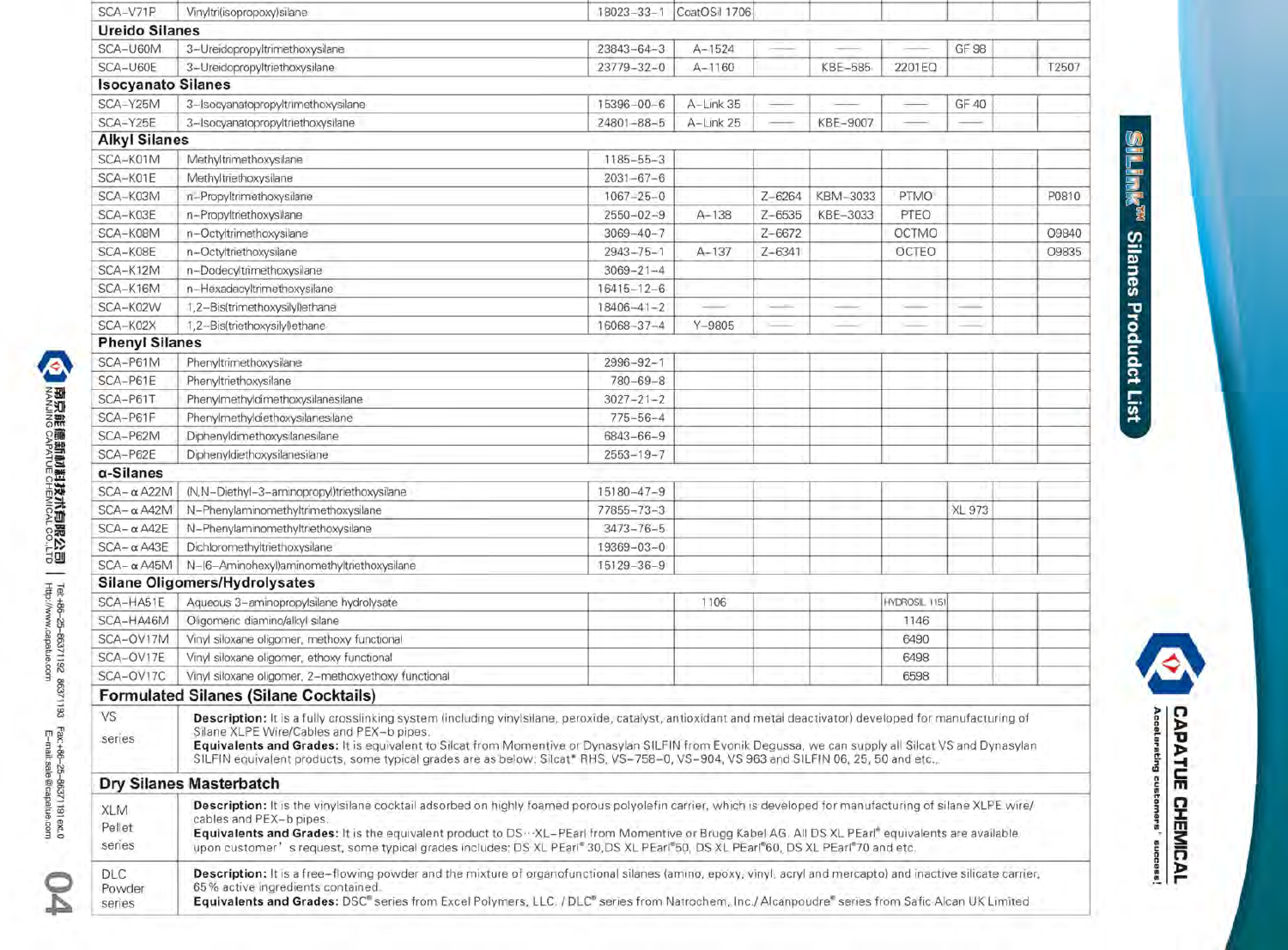|                           |                                                                                                                                             |                   |                    | <b>Equivalents</b>    |                           |                       |
|---------------------------|---------------------------------------------------------------------------------------------------------------------------------------------|-------------------|--------------------|-----------------------|---------------------------|-----------------------|
| Grade                     | <b>Chemical Name</b>                                                                                                                        | CAS#              | Kenrich            | <b>DuPont</b>         | Johnson<br><b>Matthey</b> | Nippon<br><b>SODA</b> |
|                           | Monoalkoxy titanate                                                                                                                         |                   |                    |                       |                           |                       |
| $TCA-K12$                 | Titanium IV 2-propanolato, tris(dioctyl)phosphato-O                                                                                         | 68585-79-5        | <b>KR12</b>        |                       |                           |                       |
| TCA-K9S                   | Titanium IV 2-propanolato, tris(dodecyl)benzenesulfanato-O                                                                                  | $61417 - 55 - 8$  | KR9S               |                       |                           |                       |
| TCA-KTTO                  | Titanium IV 2-propanolato, tris octadecenoato-O                                                                                             | 136144-62-2       | <b>KR TTS</b>      |                       |                           |                       |
| TCA-KTTT                  | Titanium IV 2-propanolato, tris octadecanoato-O                                                                                             | $61417 - 49 - 0$  | <b>KR TTS</b>      |                       |                           |                       |
| TCA-K38S                  | Titanium IV 2-propanolato, tris(dioctyl)pyrophosphato-O                                                                                     | $67691 - 13 - 8$  | <b>KR38S</b>       |                       |                           |                       |
| <b>TCA-K238S</b>          | Titanium IV bis(dioctyl)pyrophosphato-O, ethylenediolato (adduct), bis(dioctyl)hydrogen<br>phosphite                                        | $65467 - 75 - 6$  | <b>KR 238S</b>     |                       |                           |                       |
| TCA-K238T                 | Titanium IV ethylenediolato, is(dioctyl)pyrophosphato-O, bis(triethyl)amine salt                                                            |                   | <b>KR 238T</b>     |                       |                           |                       |
| $TCA-K44$                 | Titanium IV 2-propanolato, tris(3,6-diaza)hexanolato                                                                                        | 65380-84-9        | <b>KR44</b>        |                       |                           |                       |
| TCA-K41B                  | Titanium IV tetrakis 2-propanolato, adduct 2 moles (dioctyl)hydrogen phosphate                                                              | 65460-52-8        | <b>KR41B</b>       |                       |                           |                       |
| TCA-K46B                  | Titanium IV tetrakis octanolato adduct 2 moles (ditridecyl) hydrogen phosphite                                                              | 68585-68-2        | <b>KR46B</b>       |                       |                           |                       |
| TCA-K55                   | Titanium IV tetrakis(bis 2-propenolato methyl)-1-butanolato adduct 2 moles<br>(di-tridecyl)hydrogen phosphite                               | $64157 - 14 - 8$  | KR 55              |                       |                           |                       |
| <b>TCA-238J</b>           | Titanium IV bis(dioctyl)pyrophosphato-O, ethylenediolato, (adduct) 2 moles of<br>2-methylpropenoamido-N active amine                        | 198840-66-3       | <b>KR 238J</b>     |                       |                           |                       |
| <b>Neoalkoxy titanate</b> |                                                                                                                                             |                   |                    |                       |                           |                       |
| TCA-L01                   | Titanium IV 2,2(bis 2-propenolatomethyl)butanolato, trisneodecanoato-O                                                                      | 103334-85-6       | LICA <sub>01</sub> |                       |                           |                       |
| TCA-L09                   | Titanium IV 2,2(bis 2-propenolatomethyl)butanolato, iris(dodecyl)benzenesulfonato-O                                                         | 103406-74-2       | LICA 09            |                       |                           |                       |
| $TCA-L12$                 | Titanium IV 2,2(bis 2-propenolatomethyl)butanolato, tris(dioctyl)phosphato-O                                                                | 110438-25-0       | LICA <sub>12</sub> |                       |                           |                       |
| $TCA-L38$                 | Titanium IV 2.2 (bis 2-propenolatomethyl) butanolato, tris (dioctyl) pyrophosphato-O                                                        | 103432-54-8       | LICA 38            |                       |                           |                       |
| TCA-L38J                  | Titanium IV (bis-2-propenolato-methyl)-1-butanolato, bis(dioctyl) pyrophosphato-O,<br>(adduct) 3 moles N.N-dimethylamino-alkyl propenoamide | 117002-37-6       | LICA 38J           |                       |                           |                       |
| $TCA-L44$                 | Titanium IV 2,2(bis 2-propenolatomethyl)butanolato, tris(2-ethylenediamino)ethylato                                                         | $107541 - 22 - 0$ | LICA 44            |                       |                           |                       |
| $TCA-L97$                 | Titanium IV 2,2(bis 2-propenolatomethyl)butanolato, tris(3-amino)phenylato                                                                  | 107525-86-0       | LICA <sub>97</sub> |                       |                           |                       |
| <b>Titanate Chelates</b>  |                                                                                                                                             |                   |                    |                       |                           |                       |
| TCA-AA                    | Titanium diisopropoxide bis(acetylacetonate)                                                                                                | $17927 - 72 - 9$  |                    | Tyzor <sup>®</sup> AA |                           |                       |
| TCA-AA75                  | Titanium diisopropoxide bis(acetylacetonate)                                                                                                | $17927 - 72 - 9$  |                    | Tyzor® AA75           | <b>VERTEC TAA</b>         | $T-50(TAA)$           |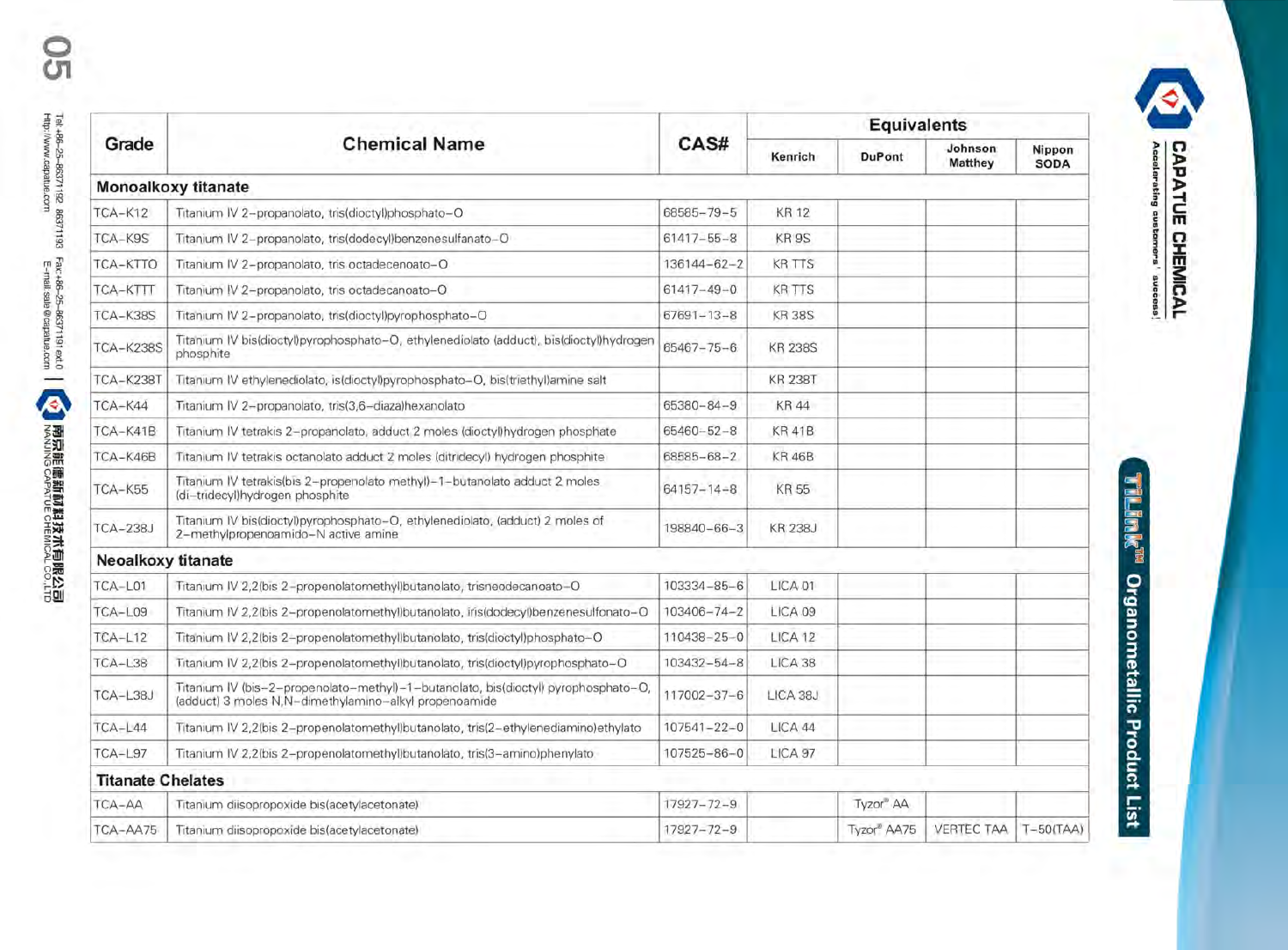| TCA-GBO           | Titanium diisopropoxide bis(acetylacetonate)                                         | $17927 - 72 - 9$       |                         | Tyzor® GBO               |                          |  |
|-------------------|--------------------------------------------------------------------------------------|------------------------|-------------------------|--------------------------|--------------------------|--|
| TCA-GBA           | Titanium diisopropoxide bis(acetylacetonate)                                         | $17927 - 72 - 9$       |                         | Tyzor® GBA               |                          |  |
| TCA-AA65          | Titanium ethoxide isopropoxide bis(acetylacetonate)                                  | 445398-76-5            |                         | Tyzor <sup>®</sup> AA65  |                          |  |
| TCA-AA105         | Titanium ethoxide isopropoxide bis(acetylacetonate)                                  | 445398-76-5            |                         | Tyzor <sup>®</sup> AA105 |                          |  |
| TCA-AA95          | Titanium isobutoxide isopropoxide bis(acetylacetonate)                               | $97281 - 09 - 9$       |                         | Tyzor <sup>Aa95</sup>    |                          |  |
| TCA-IAM           | Titanium butyl phosphate                                                             |                        |                         | Tyzor® IAM               |                          |  |
| TCA-PI2           | Titanium ethoxy iso-propoxy bis (2,4-pentanedionate)                                 | $68586 - 02 - 7$       |                         |                          | <b>VERTEC PI2</b>        |  |
| TCA-IA10          | Titanium butyl phosphate                                                             | 109037-78-7            |                         |                          | VERTEC IA10              |  |
| TCA-DC            | Titanium diisopropoxy bis(ethoxyacetoacetyl)                                         | $27858 - 32 - 8$       |                         | Tyzor <sup>®</sup> DC    | VERTEC TEAA   T-60(TEAA) |  |
| TCA-IBAY          | Titanium diisobutoxide bis(ethoxyacetoacetyl)                                        | $83877 - 91 - 2$       |                         | Tyzor <sup>®</sup> IBAY  |                          |  |
| <b>TCA-BEAT</b>   | Titanium dibutoxide bis(ethoxyacetoacetyl)                                           | $20753 - 28 - 0$       |                         | Tyzor <sup>®</sup> BEAT  |                          |  |
| TCA-TE            | Titanium diisopropoxide bis(triethanolamine)                                         | $36673 - 16 - 2$       |                         | Tyzor <sup>"</sup> TE    |                          |  |
| <b>Zirconates</b> |                                                                                      |                        |                         |                          |                          |  |
| ZCA-N01           | Zirconium IV 2,2(bis-2-propenolatomethyl)butanolato, trisneodecanolato-O             | 110392-54-6            | $NZ - 01$               |                          |                          |  |
| ZCA-N09           | Zirconium IV 2.2(bis-2-propenolatomethyl)butanolato, tris(dodecyl)benzenesulfonato-O | 109766-35-0            | $NZ-09$                 |                          |                          |  |
| $ZCA-N12$         | Zirconium IV 2,2(bis-2-propenolatomethyl)butanolato, tris(dioctyl)phosphato-O        | $117101 - 65 - 2$      | $NZ-12$                 |                          |                          |  |
| ZCA-N38           | Zirconium IV 2,2(bis-2-propenolatomethyl)butanolato, tris(dioctyl)pyrophosphato-O    | $103455 - 10 - 3$      | $NZ-38$                 |                          |                          |  |
| ZCA-N44           | Zirconium IV 2,2(bis-2-propenolatomethyl)butanolato, tris(2-ethylenediamino)ethylato | $103373 - 95 - 1$      | $NZ-44$                 |                          |                          |  |
| ZCA-N97           | Zirconium IV 1,1(bis-2-propenolatomethyl)butanolato, tris(2-amino)phenylato          | 111083-78-4            | $NZ-97$                 |                          |                          |  |
| ZCA-TEAZ          | Tetrakis (triethanolaminato) zirconium (IV)                                          | $101033 - 44 - 7$      |                         | <b>TYZOR® TEAZ</b>       |                          |  |
| <b>Aluminates</b> |                                                                                      |                        |                         |                          |                          |  |
| ACA-KA322         | Di-isopropyl(oleyl)aceto acetyl aluminate                                            | $80481 - 35 - 3$       | KA 322                  |                          |                          |  |
| ACA-AA1           | Aluminum diisopropoxide acetylacetonate                                              |                        |                         |                          |                          |  |
| ACA-AA2           | Aluminum isopropoxide bislacetylacetonate)                                           |                        |                         |                          |                          |  |
| ACA-AA3           | Aluminum tri(acetylacetonate)                                                        | $13963 - 57 - 0$       |                         |                          |                          |  |
| ACA-EAA1          | Aluminum diisopropoxy ethoxyacetoacetyl                                              | 14782-75-3             |                         |                          |                          |  |
|                   | <b>Titanate Masterbatches</b>                                                        |                        |                         |                          |                          |  |
| <b>DLC-L12</b>    | Powder masterbatch form of 70% active TCA-L12 in LLDPE binder                        |                        | 110438-25-0 CAPOW L12/H |                          |                          |  |
| MB-L12LL          | Pellets masterbatch form of 20% active TCA-L12 in LLDPE binder                       | 110438-25-0 CAPS L12/L |                         |                          |                          |  |

si<br>S

**CAPATUE CHEMICAL** Accelerating customers' success!

**南京熊龍新師掲技术師既公司 |** Tet-49c-25–96371192 66371193 Fax-46c-25–96371191ext.0<br>NANJING CAPATUE CHEMICAL CO.LTD | Http://www.capatue.com<br>MANJING CAPATUE CHEMICAL CO.LTD | Http://www.capatue.com More DLC powder titanate/zirconate masterbatches (equivalent to Ken-React® CAPOW®) and MB pellet titanate/zirconate masterbatches (equivalent to Ken-React® CAPS®) are available upon customer's request. ରଁ